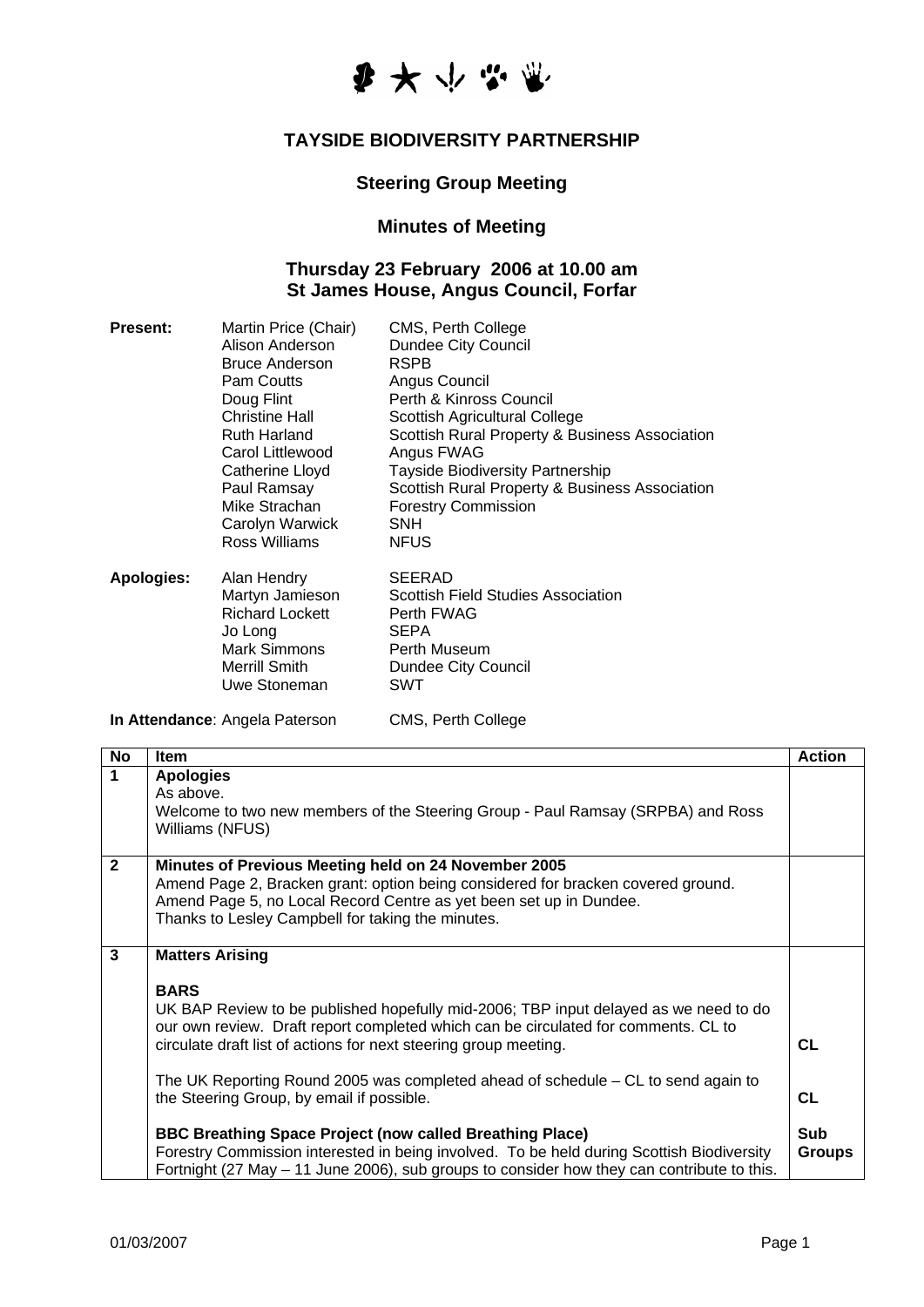| 4   | <b>Reports from Sub Group Leaders</b>                                                                                                                                                                                                                                                                                                                                                                                                                                                                                                                                                                                                                            |                   |
|-----|------------------------------------------------------------------------------------------------------------------------------------------------------------------------------------------------------------------------------------------------------------------------------------------------------------------------------------------------------------------------------------------------------------------------------------------------------------------------------------------------------------------------------------------------------------------------------------------------------------------------------------------------------------------|-------------------|
| 4.1 | <b>Woodlands - M Strachan</b><br>Useful meeting held recently regarding red squirrels, hope to pull something<br>$\bullet$<br>together on Tayside red squirrel initiative. If Local Authorities prepared to sign up,<br>FC would consider making £10-20k available to help fund project officer. SITA<br>TBAF could possibly be considered as match funding (but problem re making site-<br>specific for red squirrels).                                                                                                                                                                                                                                         |                   |
|     | Sub group meeting to be held on 21 or 22 June to look at juniper woods, centred<br>$\bullet$<br>around Dunkeld.                                                                                                                                                                                                                                                                                                                                                                                                                                                                                                                                                  |                   |
|     | Breadalbane Farm Forestry Initiative interviewing for project officer post March 1st.<br>$\bullet$<br>Hoping to have Project Officer in place during April.                                                                                                                                                                                                                                                                                                                                                                                                                                                                                                      |                   |
|     | Developing farm woodland energy across Scotland as pilot, 10 applications<br>$\bullet$<br>received across Scotland.                                                                                                                                                                                                                                                                                                                                                                                                                                                                                                                                              |                   |
|     | S9 woodlands, (controlled grazing of livestock) 3 applications approved in<br>$\bullet$<br>Tayside. Livestock grazing in woodlands, predominately with cattle, 2 in juniper<br>woods, the 3rd in Birch woodlands at Rannoch.                                                                                                                                                                                                                                                                                                                                                                                                                                     |                   |
|     | Current forestry grant scheme closing in August and re-launching in January 2007<br>$\bullet$                                                                                                                                                                                                                                                                                                                                                                                                                                                                                                                                                                    |                   |
|     | Beauly to Denny power line, should the Woodland sub group raise an objection?<br>$\bullet$<br>Closing date 28 February 2006 with extension applied for April. CL/MS to discuss.                                                                                                                                                                                                                                                                                                                                                                                                                                                                                  | <b>CL/MS</b>      |
|     | Flood plain management for Tay, MS proposing that short rotation coppice should<br>$\bullet$<br>be considered to allow for management of the flow and reduction in erosion<br>problems rather than containment through hard engineering. Benefits of SRC<br>would be continuity of habitat networks, reduction in erosion, return to landowner<br>through cyclical harvesting of the crop for bio-fuels. CH commented that farmers in<br>Dalguise currently looking at improving their flood banks and this may have an<br>impact on it.                                                                                                                         |                   |
|     | Looking at creating farm forestry links with Sweden, already Leader + Programme.<br>$\bullet$                                                                                                                                                                                                                                                                                                                                                                                                                                                                                                                                                                    |                   |
|     | MS on committee of Farm Forestry Forum, UK wide, Article 44 of the RDR needs<br>$\bullet$<br>to be considered. This would allow for silviopastoral Forestry to be developed<br>along with the associated benefits.                                                                                                                                                                                                                                                                                                                                                                                                                                               |                   |
| 4.2 | Farmlands - C Littlewood/C Hall (report attached)                                                                                                                                                                                                                                                                                                                                                                                                                                                                                                                                                                                                                |                   |
|     | Discussion took place regarding Barn Owls. Concern expressed that, due to<br>$\bullet$<br>building renovations, barn owl habitats may be lost. Suggested we should focus on<br>a couple of key species and push these with the planning section to raise<br>awareness of biodiversity generally. Previously a seminar/workshop had been<br>held and we should consider another one on this theme. Would be useful to invite<br>an architect along who has already expressed interest in consideration of barn owl<br>habitats in buildings. Action: C Hall/C Lloyd/C Littlewood to take forward                                                                  | CH/<br>CLw/<br>CL |
|     | Scottish Lowlands Barn Owl Forum (C Lloyd). An exploratory meeting has been<br>$\bullet$<br>held and this forum has now been set up. The area to be covered by the Forum<br>will be Tayside, Stirling, Clacks and Fife in the first instance. The Fife LBAP<br>Officer is enquiring about getting national funding from BAGS and will pull together<br>a funding proposal, as this project would not be suitable for SITA funding. Minutes<br>of this meeting are available from C Lloyd if requested. C Lloyd to forward details<br>of this Forum to the SBF Rural Land Use Working Group as an example of good<br>practice – LBAP joint projects and liaison). | <b>CL</b>         |
|     | Land management contracts. This is the last year of RSS, now changing over to<br>$\bullet$<br>Land Management Contracts with 3 tiers. The new Consultation Paper on Tier 2<br>and Tier 3 is expected out anytime now and should be on SEERAD's website<br>shortly (http://www.scotland.gov.uk/About/Departments/ERAD). Please send any<br>comments direct to SEERAD, but if any LBAP member wants to copy to the<br>farmland group, they could try to incorporate their comments.                                                                                                                                                                                |                   |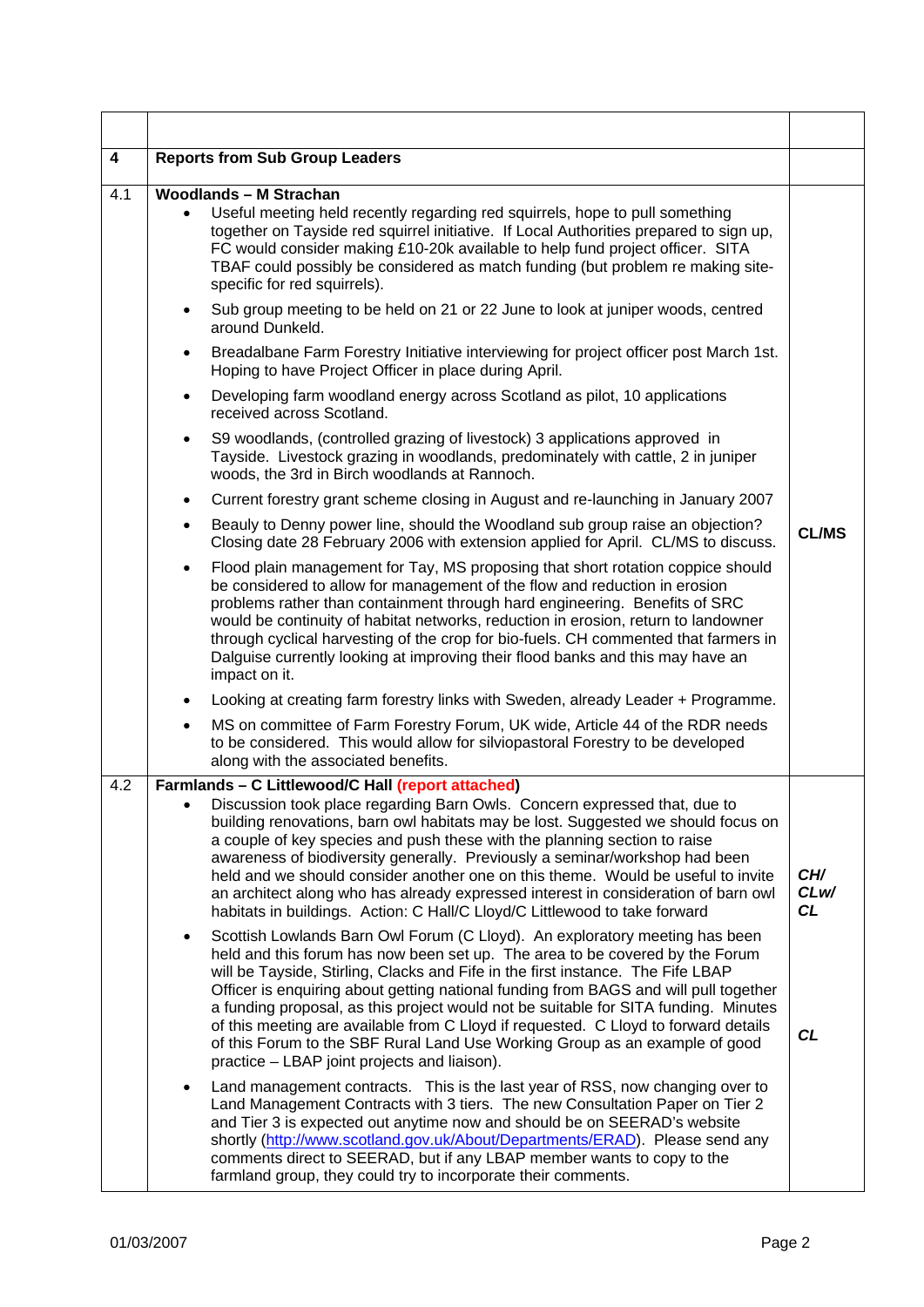| 4.3 | Uplands - apologies received from M Jamieson.<br>MP provided update on the group. So far been unsuccessful in arranging Uplands<br>sub group meeting but another date will be sent out shortly. (Subsequently<br>arranged for 22 March 2006 at Perth College)                                                                                                                                               |           |
|-----|-------------------------------------------------------------------------------------------------------------------------------------------------------------------------------------------------------------------------------------------------------------------------------------------------------------------------------------------------------------------------------------------------------------|-----------|
|     | Tick fence still ongoing - S Roberts dealing with Cairngorms Access Partnership.<br>$\bullet$<br>Glen Esk fence now up. Deer cull already taken place in this area. LBAP needs to<br>promote collaborative deer management in this regard. Once up and running<br>again, the Upland group to look at the deer issue.                                                                                        |           |
|     | Highlands and Islands and Cairngorm National Park - MP now has money for a<br>$\bullet$<br>project on delivery of upland biodiversity policy. Uplands in this case is primarily<br>above the forest. Project going on from now into summer.                                                                                                                                                                 |           |
|     | As part of what is written in the SBF Rural Implementation Plan, MP will be<br>$\bullet$<br>responsible for organising a conference within next 12 months on what is<br>happening to biodiversity in the uplands.                                                                                                                                                                                           |           |
| 4.4 | Water & Wetlands - J Long                                                                                                                                                                                                                                                                                                                                                                                   |           |
|     | Report tabled at the meeting (attached)                                                                                                                                                                                                                                                                                                                                                                     |           |
|     | Otter and vole SAPS should have been included in the $2^{nd}$ tranche action plan list<br>on report                                                                                                                                                                                                                                                                                                         |           |
|     | Loch Leven TRACKS Project - CW advised that SNH very involved in this project,<br>$\bullet$                                                                                                                                                                                                                                                                                                                 |           |
|     | also producing proposals document for Loch Leven for external consultation.<br>Would like some input from the LBAP; CW to contact JL through the Water and<br>Wetlands group.                                                                                                                                                                                                                               | <b>CW</b> |
| 4.5 | <b>Coast &amp; Estuary (report attached)</b>                                                                                                                                                                                                                                                                                                                                                                |           |
|     | Report previously circulated, CL discussed.                                                                                                                                                                                                                                                                                                                                                                 |           |
|     | Katriona Finan, Tay Estuary Forum Project Officer, has provisionally agreed to be<br>$\bullet$<br>the next sub-group leader. All agreed with this proposal.                                                                                                                                                                                                                                                 |           |
|     | Meeting of group to beheld in April or May<br>$\bullet$                                                                                                                                                                                                                                                                                                                                                     |           |
| 4.6 | Urban - A Anderson                                                                                                                                                                                                                                                                                                                                                                                          |           |
|     | Meeting held at the beginning of December 2005 to look how they operated as a<br>$\bullet$<br>group. General opinion was that it was a useful meeting. Visit been arranged to<br>Jamesfield Organic Centre on 8 March. The group discussed who they would<br>they like to be involved, the TWIG project in Dundee, and a new representative<br>from SNH is required, which will hopefully be arranged soon. |           |
|     | 2nd tranche HAPS will be discussed at next meeting on 8 March, together with a<br>$\bullet$<br>brief update on projects.                                                                                                                                                                                                                                                                                    |           |
|     | Swifts – rangers group meeting was held and decision taken that swifts will be<br>$\bullet$<br>concentrated on in the next year. Identified responsible rangers in each area.                                                                                                                                                                                                                               |           |
| 4.7 | <b>Education - Catherine Lloyd (report attached)</b>                                                                                                                                                                                                                                                                                                                                                        |           |
|     | Report previously circulated, CL discussed.<br>Website: SITA boundary map to be included. Website stats - include a running                                                                                                                                                                                                                                                                                 | <b>CL</b> |
|     | total at the bottom of the table                                                                                                                                                                                                                                                                                                                                                                            |           |
|     | Tayside Wildlife Festival. Suggested CL contact Visitscotland Freedom, Atholl<br>$\bullet$<br>Estates and Ian Reynolds (SET) as they may be able to support this. TBP should                                                                                                                                                                                                                                | <b>CL</b> |
|     | provide advice and support for this proposed festival, but not lead it. Visitor                                                                                                                                                                                                                                                                                                                             | CL/MS/    |
|     | Payback scheme, CL should contact the Forestry Commission regarding this.<br>Contact Visitscotland to see if they are willing to be on the education sub group.                                                                                                                                                                                                                                             | <b>MP</b> |
|     | CL/MS/MP brainstorming meeting should be arranged for this. Also include<br>VisitScotland, SET, DF, RSPB, DF, RSPB, SRPBA, NFUS, SNH.                                                                                                                                                                                                                                                                       |           |
|     | Schools calendar – suggested Royal Highland Education Trust (RHET) and Perth<br>٠                                                                                                                                                                                                                                                                                                                           | <b>CW</b> |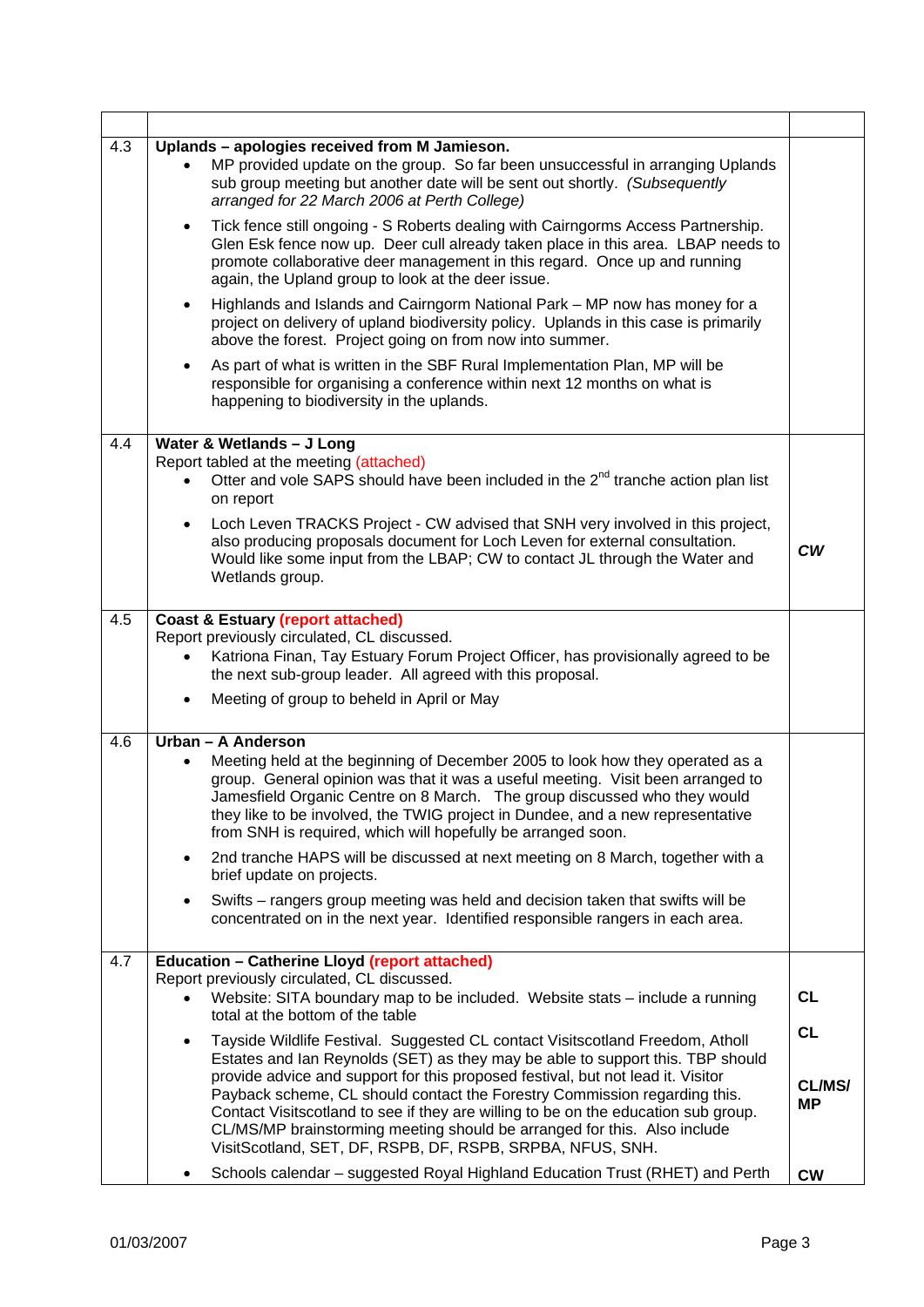|                 | Countryside Trust (PCT) could be involved. Calendar already produced in<br>Clackmannshire with schools involved in contents. CW to get a copy of the Clacks<br>one and circulate to the group. Not a priority project, education group to take<br>forward                                                                                                                                                                                                                                                                                                                                                                                               |                                   |
|-----------------|---------------------------------------------------------------------------------------------------------------------------------------------------------------------------------------------------------------------------------------------------------------------------------------------------------------------------------------------------------------------------------------------------------------------------------------------------------------------------------------------------------------------------------------------------------------------------------------------------------------------------------------------------------|-----------------------------------|
| $5\phantom{.0}$ | <b>Future Plans for Partnership</b><br>There is now just over a year of the current SNH grant to run and we need to consider<br>future plans. Tayside is different in that it has 3 Local Authorities within the one area, with<br>one LBAP. Discussions followed on options to be considered: 3 officers (one for each<br>Local Authority) or 2 Tayside Biodiversity Officers.                                                                                                                                                                                                                                                                         |                                   |
|                 | Comments received:                                                                                                                                                                                                                                                                                                                                                                                                                                                                                                                                                                                                                                      |                                   |
|                 | Comments sent by J Long were read which state that she considers it important to<br>$\bullet$<br>have one Biodiversity Officer for the area and is keen to continue the existing<br>structure.                                                                                                                                                                                                                                                                                                                                                                                                                                                          |                                   |
|                 | CW, SNH - particularly relevant for funders, ie SNH and the 3 Local Authorities, to<br>$\bullet$<br>step back and review how effective it has been so far. National interim guidelines<br>have been agreed whereby they can fund 35% of LBAP officer posts. Committed<br>and open minded to alternatives for funding future delivery of biodiversity in<br>Tayside. Two deadlines for next funding round for applications over £10k - 1<br>September and 15 April. Current grant expires end March 2007, therefore need to<br>look at the September deadline. This needs to be to be discussed with other<br>funding partners and also the partnership. |                                   |
|                 | MS, Forestry Commission – good having one point of contact and only one set of<br>$\bullet$<br>meetings to attend. Consider looking at part-time people in each local authority<br>(eg in ranger service) specifically to look at biodiversity and work for CL.                                                                                                                                                                                                                                                                                                                                                                                         |                                   |
|                 | DF, PKC – there are advantages in the Tayside approach. What he would push<br>$\bullet$<br>for is a Biodiversity Officer (who is not a ranger), believes PKC should focus more<br>on Perth and Kinross. The Biodiversity Officer could, for example, liaise with<br>planning departments, community planning, etc which CL cannot fully address.<br>Should be a full time position.                                                                                                                                                                                                                                                                     |                                   |
|                 | C Littlewood, FWAG - feels that sub groups predominately have Perthshire-based<br>$\bullet$<br>people at the moment and feel Angus might lose out.                                                                                                                                                                                                                                                                                                                                                                                                                                                                                                      |                                   |
|                 | B Anderson, RSPB, the LBAP could become too Local Authority driven.                                                                                                                                                                                                                                                                                                                                                                                                                                                                                                                                                                                     |                                   |
|                 | We need to consider the next 3-5 years and think where the partnership should go, what<br>are the key issues and how we achieve this? Had to produce a business plan for last<br>application – this needs to be reviewed to see what we have achieved (attached). Councils<br>need to agree on the options and come up with a strategy for a new business plan. SNH<br>holding concordat meetings; can discuss as a potential issue then.                                                                                                                                                                                                               |                                   |
|                 | Question raised over whether there was the financial capacity for funding one LBAP officer<br>for Tayside and one for each local authority? SNH, probably not something that they could<br>fund as something that Local Authorities should be funding anyway, especially given the<br>new conservation duty.                                                                                                                                                                                                                                                                                                                                            |                                   |
|                 | Consider workshop on the future of the LBAP and streamline this into an effective process<br>for Tayside. Ask Forestry Commission if they would be able to input any funding, or<br>whether any funding is purely project-based. Would community planning be another<br>source of funding?                                                                                                                                                                                                                                                                                                                                                              | ΜS                                |
|                 | By next meeting need to have some understanding of what the options are,<br>Link the 2 processes together, ie councils' statutory obligations and biodiversity                                                                                                                                                                                                                                                                                                                                                                                                                                                                                          |                                   |
|                 | Small working group to be set up – representatives of 3 councils and SNH (led by DF) to<br>come up with an options paper for next meeting - what needs to be delivered, but what is<br>realistic in terms of the resources (funding and staff), what are statutory duties, what are                                                                                                                                                                                                                                                                                                                                                                     | DF,<br>CW,<br>PC,<br><b>AA/MS</b> |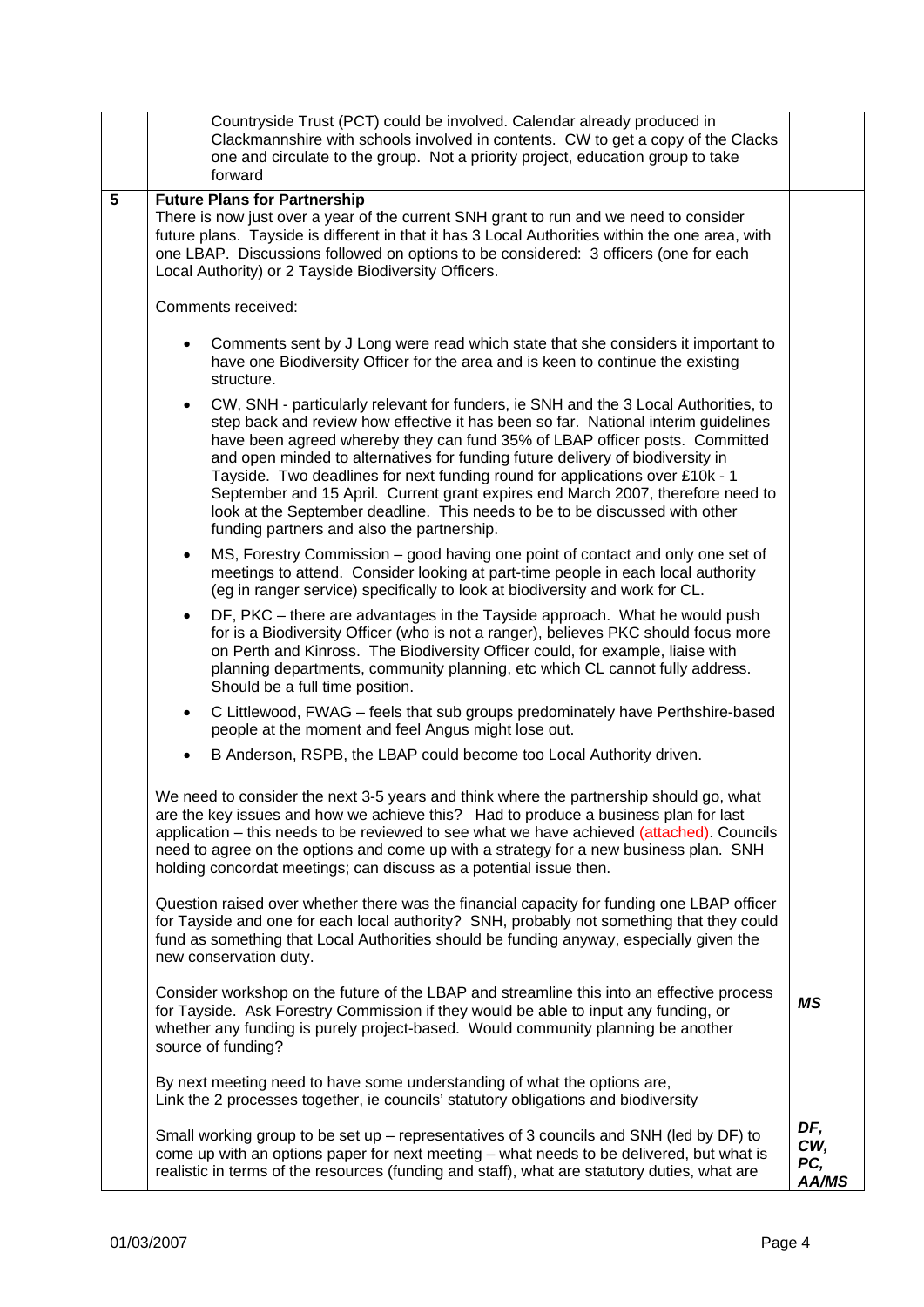|                | broader partnership issues, and what are the potentials for linking biodiversity partnership<br>and Community Planning.                                                                                                                                                                                                                                                                                                                                                                                                                             |                        |
|----------------|-----------------------------------------------------------------------------------------------------------------------------------------------------------------------------------------------------------------------------------------------------------------------------------------------------------------------------------------------------------------------------------------------------------------------------------------------------------------------------------------------------------------------------------------------------|------------------------|
| 6              | <b>Finance</b><br>Income and Expenditure report circulated<br>Money has been ring-fenced for CL's salary increment<br>Figures on track                                                                                                                                                                                                                                                                                                                                                                                                              |                        |
| $\overline{7}$ | Tayside biodiversity action fund & LAGS<br><b>TBAF</b><br>Good news from 1 <sup>st</sup> round, 5 projects passed Entrust criteria (out of 7 approved by TBAF).<br>Entrust criteria seem to be tightening. FWAG are still waiting on formal notification<br>regarding their project (FWAG had been told that they had cancelled their registration but<br>C Littlewood indicated that this was not the case). RSPB also still waiting to hear from<br>Entrust.                                                                                      |                        |
|                | Of 5 projects, reasonable split between, Dundee, Angus and Perth & Kinross. On 2 <sup>nd</sup><br>round, currently initially approved 4 projects out of 9 last week.                                                                                                                                                                                                                                                                                                                                                                                |                        |
|                | AA - suggest projects get Entrust registration number before applying - we should discuss<br>with S Merone regarding streamlining this.                                                                                                                                                                                                                                                                                                                                                                                                             |                        |
|                | Clear guidance has been sought from S Merone and then we will update our guidelines.                                                                                                                                                                                                                                                                                                                                                                                                                                                                |                        |
|                | Imminently there will be a press release for the 1 <sup>st</sup> 5: £33,843<br>£68K approx of First year's 95k will be funded if last week's projects approved by Entrust                                                                                                                                                                                                                                                                                                                                                                           |                        |
|                | <b>LAGS</b><br>CW to discuss LAGS with Operations Manager. May be able to contribute small amount,<br>around £10k to help with biodiversity projects. Became apparent from management<br>meeting that certain projects could not be funded and hoped this separate fund could be<br>applied for to cover these survey/monitoring projects. This would be for the next financial<br>year. Unfortunately would not be available for farming projects. Hope we can link this<br>with TBAF so that there will not be a separate process for applicants. | $\mathsf{c}\mathsf{w}$ |
|                | DF suggested that when projects are being put together, Community Engagement should<br>be a factor.                                                                                                                                                                                                                                                                                                                                                                                                                                                 |                        |
| 8              | <b>Website/Publications</b><br>Website discussed earlier in Education Sub Group report. The Farmland Habitat and<br>Species List still to be put on website (C Lloyd to discuss with C Littlewood)<br>Publications - 2 leaflets for planning gone to printer for design, etc. Few case studies in<br>for planning manual.                                                                                                                                                                                                                           | CL/<br><b>CLw</b>      |
|                |                                                                                                                                                                                                                                                                                                                                                                                                                                                                                                                                                     |                        |
| 9              | <b>Local record centres</b><br>Minutes to be amended, no LRC has been set up in Dundee. M Smith has been looking at<br>this issue. Once Barrack St in Dundee has been vacated (items from McManus currently<br>there), a natural heritage information store could be set up there.                                                                                                                                                                                                                                                                  |                        |
|                | SNH now have draft findings of local record centre review (Jennifer Davidson now left this<br>position). Broad outcome is that SNH will not promote the establishment of new LRCs but<br>would consider funding if local partners agree there is a local need. This would need to<br>come out of area budgets, alongside all other issues discussed today. Usual grant<br>conditions would apply, tightening up on conditions of grant. Still draft findings at moment,<br>CW to advise when finalised.                                             | <b>CW</b>              |
|                | There is a clear local need for baseline data. Data issues should be considered in working<br>group also.                                                                                                                                                                                                                                                                                                                                                                                                                                           |                        |